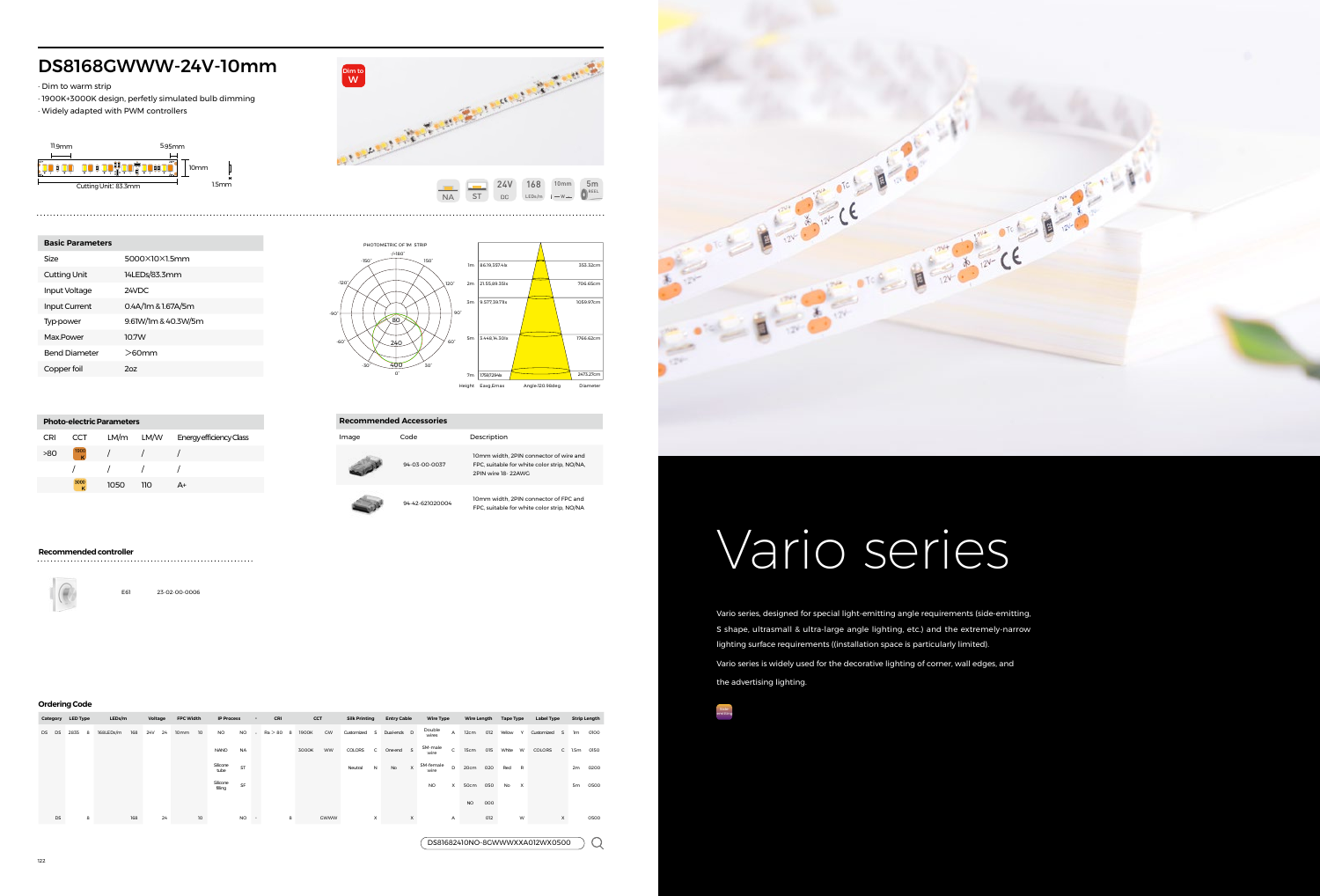# D460-12V-5mm

· Unilateral lighting strip

- · Higher anti-bending performance of reliability
- · With life span over 36000H
- · 5mm ultra-slim design , more flexible application in advertising and decoration





| Category | <b>LED Type</b> | LEDs/m         | Voltage   | <b>FPC Width</b> | <b>IP Process</b>      |      | CCT<br>CRI<br>$\overline{\phantom{a}}$ |          | <b>Silk Printing</b> |            | <b>Entry Cable</b> |             | <b>Wire Type</b> |                                 | <b>Wire Length</b> | <b>Tape Type</b> |        | <b>Label Type</b>         |            | <b>Strip Length</b> |                |           |
|----------|-----------------|----------------|-----------|------------------|------------------------|------|----------------------------------------|----------|----------------------|------------|--------------------|-------------|------------------|---------------------------------|--------------------|------------------|--------|---------------------------|------------|---------------------|----------------|-----------|
| D<br>D   | 3014<br>4       | 60LEDs/m<br>60 | 12V<br>12 | 05mm<br>05       | <b>NO</b><br><b>NO</b> |      | $Ra > 80$ 8                            | 2700K    | SW                   | Customized | s.                 | Dual-ends D |                  | Double<br>A<br>wires            | 12cm               | 012              | Yellow | $\mathsf{Y}$              | Customized | s                   |                | 0.5m 0050 |
|          |                 |                |           |                  | Silicone<br>ST<br>Tube |      |                                        | 3000K WW |                      | COLORS     | $\mathsf{C}$       | One end     | $\mathbf{s}$     | SM-male<br>$\mathsf{C}$<br>wire | 15cm               | 015              | Red    | R                         | COLORS     | $\mathsf{C}$        | 1 <sub>m</sub> | 0100      |
|          |                 |                |           |                  | <b>NA</b><br>Nano      |      |                                        | 4000K NW |                      | Neutral    | N                  | No          | $\times$         | SM-female<br>D<br>wire          |                    | 20cm 020         | No     | $\boldsymbol{\mathsf{x}}$ |            |                     | 2m             | 0200      |
|          |                 |                |           |                  |                        |      |                                        | 6500K W  |                      |            |                    |             |                  | X<br>No wire                    |                    | 50cm 050         |        |                           |            |                     | 5 <sub>m</sub> | 0500      |
|          |                 |                |           |                  |                        |      |                                        | Red      | R                    |            |                    |             |                  |                                 |                    | Nowire 000       |        |                           |            |                     | 50             | 5000      |
|          |                 |                |           |                  |                        |      |                                        | Green    | $\overline{G}$       |            |                    |             |                  |                                 |                    |                  |        |                           |            |                     |                |           |
|          |                 |                |           |                  |                        |      |                                        | Blue     | B                    |            |                    |             |                  |                                 |                    |                  |        |                           |            |                     |                |           |
| D        |                 | 60             | 12        | 05               |                        | NO - | 8                                      |          | NW                   |            | N                  |             | D                | A                               |                    | 012              |        | W                         |            | $\mathsf{C}$        |                | 0500      |
|          |                 |                |           |                  |                        |      |                                        |          |                      |            |                    |             |                  | D4601205NO-8XXNDA012WC0500      |                    |                  |        |                           |            |                     |                |           |

Copper foil 2oz

**Photo-electric Parameters**

 $\frac{3000}{\mathsf{K}}$  $\frac{4000}{K}$ 6500<br>K

 $>80$   $\frac{2700}{10}$  350 80 A+

CRI CCT LM/m LM/W Energy Efficiency Class

380 85 A+ 400 90 A+ 380 85 A+

#### **Ordering Code**



17.87,41.11lx 107.00cm



PHOTOMETRIC OF 1M STRIP

-/+180°

150°

-150°

## **Recommended Accessories Image** Code **Description** 94-42-620800001 8mm width, 2PIN connector of wire and FPC,<br>suitable for white color strip, NO/NA, 2PIN wire<br>18- 22AWG

# D460-12V-8mm

· Unilateral lighting strip · Luminance efficiency up to 104LM/W · With life span over 36000H · Widely used in advertising, decoration and other scenes

| <b>Basic Parameters</b> |                     |
|-------------------------|---------------------|
| Size                    | 5000X8X2mm          |
| <b>Cutting Unit</b>     | 3LEDs/50mm          |
| Input Voltage           | 12VDC               |
| <b>Input Current</b>    | 0.35A/1m & 1.52A/5m |
| Typ.power               | 4.2W/m              |
| Max Power               | 4.8W/m              |
| <b>Bend Diameter</b>    | $>60$ mm            |
| Copper foil             | 207                 |



|     | <b>Photo-electric Parameters</b> |      |      |                         |  |  |  |  |  |  |  |  |  |  |  |
|-----|----------------------------------|------|------|-------------------------|--|--|--|--|--|--|--|--|--|--|--|
| CRI | CCT                              | LM/m | LM/W | Energy Efficiency Class |  |  |  |  |  |  |  |  |  |  |  |
| >80 | 2700<br>ĸ                        | 400  | 95   | A+                      |  |  |  |  |  |  |  |  |  |  |  |
|     | 3000<br>ĸ                        | 422  | 100  | A+                      |  |  |  |  |  |  |  |  |  |  |  |
|     | 4000<br>K                        | 435  | 104  | A+                      |  |  |  |  |  |  |  |  |  |  |  |
|     | 6500<br>Κ                        | 422  | າດດ  | A+                      |  |  |  |  |  |  |  |  |  |  |  |

#### **Ordering Code**



|             | Category LED Type | LEDs/m      | Voltage   | <b>FPC Width</b> | <b>IP Process</b>      |        | CRI         | CCT   |           | <b>Silk Printing</b>    | <b>Entry Cable</b> | <b>Wire Type</b>  |              | <b>Wire Length</b> |     | <b>Tape Type</b> |              | <b>Label Type</b>          |                 | <b>Strip Length</b> |
|-------------|-------------------|-------------|-----------|------------------|------------------------|--------|-------------|-------|-----------|-------------------------|--------------------|-------------------|--------------|--------------------|-----|------------------|--------------|----------------------------|-----------------|---------------------|
| D<br>$\Box$ | 3014<br>$-4$      | 60LEDs/m 60 | 12V<br>12 | 8mm 08           | <b>NO</b><br><b>NO</b> | $\sim$ | $Ra > 80$ 8 | 2700K | SW        | Customized<br>s         | Dual-ends D        | Double<br>wires   | A            | 12cm               | 012 | Yellow           | $\mathsf{Y}$ | Customized<br>S            | 0.5m            | 0050                |
|             |                   |             |           |                  | Silicone<br>ST<br>Tube |        |             | 3000K | ww        | COLORS<br>C             | One end S          | Crystal<br>wire   | в            | 15cm               | 015 | Red              | <b>R</b>     | COLORS<br>$\mathsf{C}$     | 1.5m            | 0150                |
|             |                   |             |           |                  | <b>NA</b><br>Nano      |        |             | 4000K | <b>NW</b> | Neutral<br>$\mathsf{N}$ | No<br>x            | SM-male<br>wire   | $\mathsf{C}$ | 20cm               | 020 | White W          |              |                            | 2m              | 0200                |
|             |                   |             |           |                  |                        |        |             | 6500K | W         |                         |                    | SM-female<br>wire | D            | 50cm               | 050 | No               | $\mathsf{x}$ |                            | 5 <sub>m</sub>  | 0500                |
|             |                   |             |           |                  |                        |        |             | Red   | R         |                         |                    | No wire           |              | X No wire 000      |     |                  |              |                            | 50 <sub>m</sub> | 5000                |
|             |                   |             |           |                  |                        |        |             | Green | G         |                         |                    | $\cdots$          |              |                    |     |                  |              |                            |                 |                     |
|             |                   |             |           |                  |                        |        |             | Blue  | в         |                         |                    |                   |              |                    |     |                  |              |                            |                 |                     |
|             |                   |             |           |                  |                        |        |             |       |           |                         |                    |                   |              |                    |     |                  |              |                            |                 |                     |
| D           |                   | 60          | 12        | 08               | NO -                   |        | 8           |       | <b>NW</b> | N                       | D                  |                   | Α            |                    | 012 |                  | W            | c                          |                 | 0500                |
|             |                   |             |           |                  |                        |        |             |       |           |                         |                    |                   |              |                    |     |                  |              | D4601208NO-8XXNDA012WC0500 |                 |                     |

| <b>Entry Cable</b><br>Wire T                 | <b>Silk Printing</b> |           | CCT   | CRI         | $\sim$              | <b>IP Process</b> |    | <b>FPC Width</b> | Voltage |    | LEDs/m      |   | Category LED Type |   |   |
|----------------------------------------------|----------------------|-----------|-------|-------------|---------------------|-------------------|----|------------------|---------|----|-------------|---|-------------------|---|---|
| Double<br>s<br>Dual-ends D<br>wires          | Customized           | SW        | 2700K | $Ra > 80$ 8 | <b>NO</b><br>$\sim$ | <b>NO</b>         |    | 8mm 08           | 12V 12  |    | 60LEDs/m 60 | 4 | 3014              | D | D |
| Crystal<br>$\mathsf{C}$<br>One end S<br>wire | COLORS               | ww        | 3000K |             | ST                  | Silicone<br>Tube  |    |                  |         |    |             |   |                   |   |   |
| SM-male<br>$\times$<br>No<br>N<br>wire       | Neutral              | <b>NW</b> | 4000K |             | <b>NA</b>           | Nano              |    |                  |         |    |             |   |                   |   |   |
| SM-femal<br>wire                             |                      | W         | 6500K |             |                     |                   |    |                  |         |    |             |   |                   |   |   |
| No wire                                      |                      | R         | Red   |             |                     |                   |    |                  |         |    |             |   |                   |   |   |
| $\sim$                                       |                      | G         | Green |             |                     |                   |    |                  |         |    |             |   |                   |   |   |
|                                              |                      | B         | Blue  |             |                     |                   |    |                  |         |    |             |   |                   |   |   |
|                                              |                      |           |       |             |                     |                   |    |                  |         |    |             |   |                   |   |   |
| N<br>D                                       |                      | <b>NW</b> |       | 8           | <b>NO</b><br>٠      |                   | 08 |                  | 12      | 60 |             | 4 |                   | D |   |

# 94-42-620800002 8mm width, 2PIN connector of FPC and FPC, suitable for white color strip, NO/NA